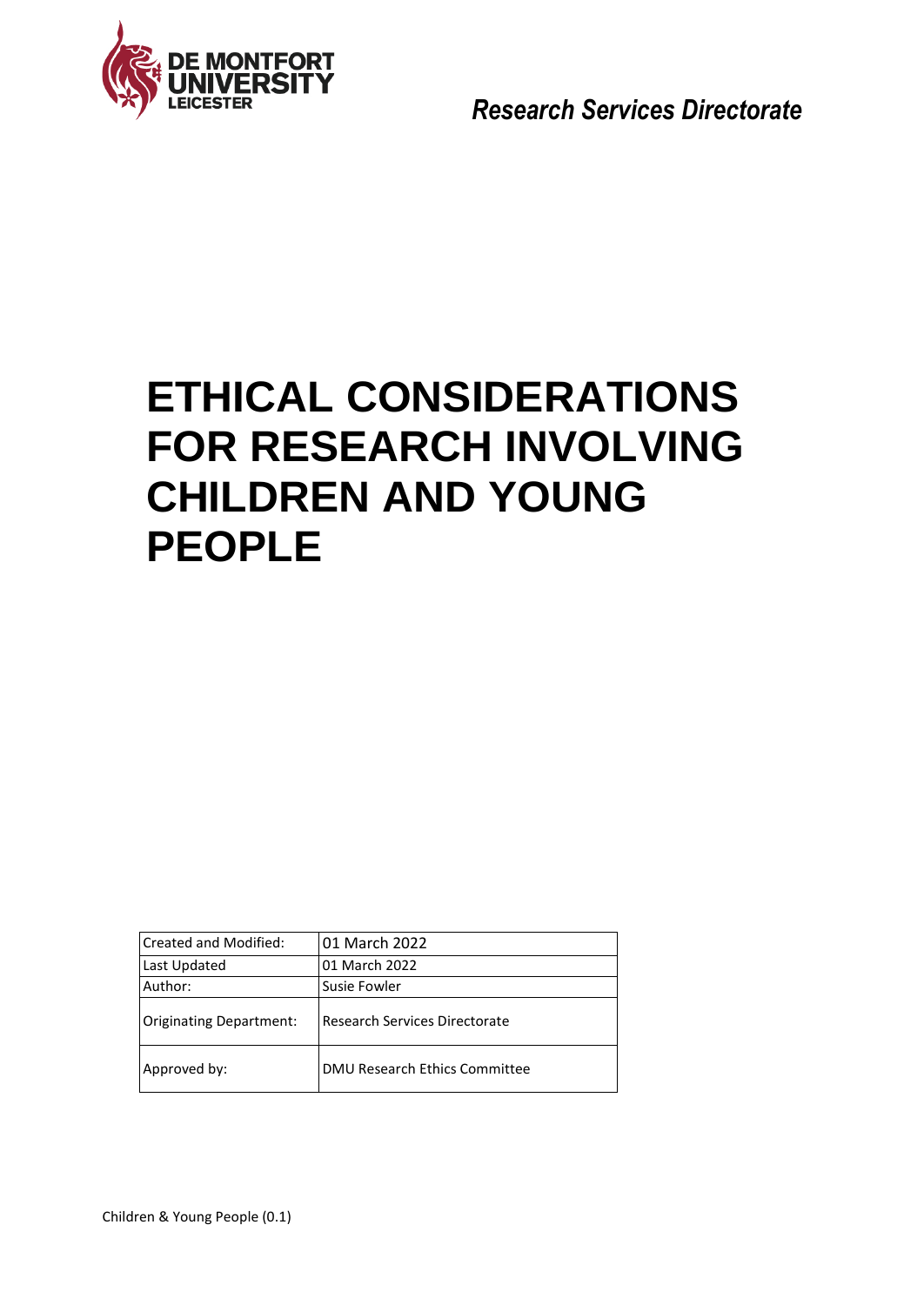# DE MONTFORT UNIVERSITY

**Ethical Considerations for Research Involving** Children and young People

# **Contents**

| 1              |     |                                                                    |  |  |
|----------------|-----|--------------------------------------------------------------------|--|--|
| $\overline{2}$ |     |                                                                    |  |  |
|                | 2.1 |                                                                    |  |  |
|                | 2.2 |                                                                    |  |  |
|                | 2.3 |                                                                    |  |  |
|                | 2.4 |                                                                    |  |  |
|                | 2.5 |                                                                    |  |  |
| 2.6            |     |                                                                    |  |  |
|                | 2.7 |                                                                    |  |  |
| 3              |     |                                                                    |  |  |
|                | 3.1 |                                                                    |  |  |
| 4              |     |                                                                    |  |  |
|                | 4.1 |                                                                    |  |  |
| 5              |     |                                                                    |  |  |
|                | 5.1 | Children and Family Court Advisory and Support Service (CAFCASS)11 |  |  |
|                | 5.2 |                                                                    |  |  |
|                | 5.3 |                                                                    |  |  |
|                | 5.4 |                                                                    |  |  |
| 6              |     |                                                                    |  |  |
| 7              |     |                                                                    |  |  |
| 8              |     |                                                                    |  |  |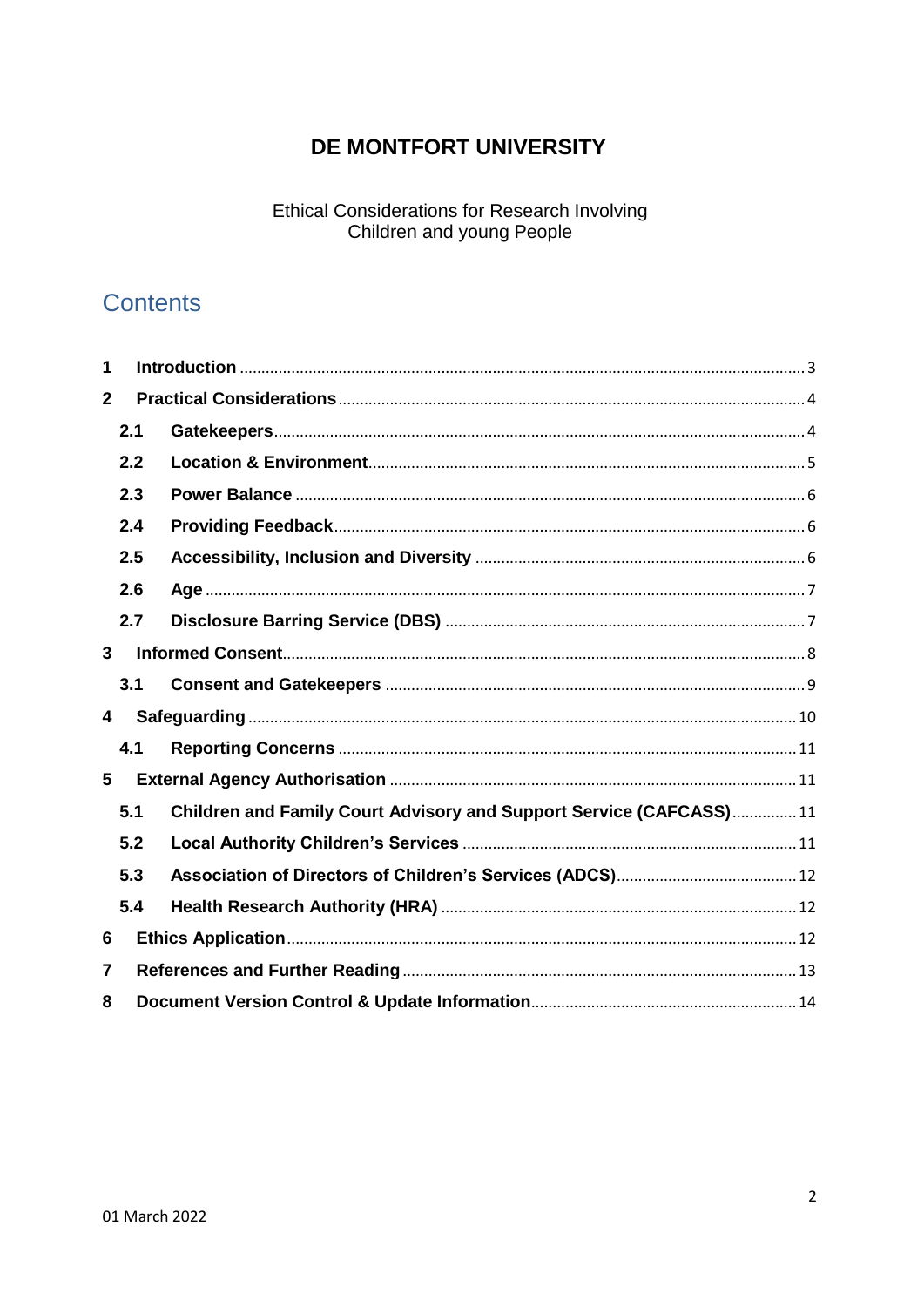# <span id="page-2-0"></span>**1 Introduction**

If research involves children and young people (CYP), many of the ethical considerations that apply to adults will still remain, however there are additional concerns that need to be addressed to ensure the protection of the CYP and integrity of the research project.

In England, Northern Ireland and Wales, a person is considered a child up to their  $18<sup>th</sup>$ birthday, when they legally become an adult. Scotland is slightly different in that for most cases a person is still classed as a child up to 18, but there are some circumstances where this is reduced to 16. Should your research involve CYP in Scotland, please seek guidance from the relevant Scottish authorities.

The Economic and Social Research Council (ESRC) in *Research with Children and Young People* have set out ten points for consideration:

- Children's potential vulnerability to exploitation in interaction with adults, and adults' specific responsibilities towards children
- The differential power relationships between adult researcher and child participant, and how this may affect the child's right to withdraw or decline participating in research
- The role of adult gatekeepers in mediating access to children, with associated ethics issues in relation to informed consent
- The expectations of the child participants and their parents/carers, gatekeepers and whether the involvement in research is meaningful for the children
- The children's understanding of the purpose of the research and what they are contributing to
- Whether the information on the research and requested tasks is provided to the children in an accessible way
- Providing information on potential disclosure and breach of confidentiality and the reasons that this may occur
- Incentives and compensation for participation for children and young people, and how this may affect the principle of voluntary participation and freely-given informed consent
- Whether data deposit has been explained appropriately and in a way that children can understand
- Legal requirements of working with the specific population (including Disclosure and Barring Service clearance).

Additionally, The British Educational Research Association (BERA) in *Ethical Considerations for Educational Research,* sets out further regarding a researcher's responsibilities to participants:

'The Association expects researchers to be mindful of the ways in which structural inequalities – those, for example, associated with 'race', gender, LBGT+ issues and socio-economic status – affect all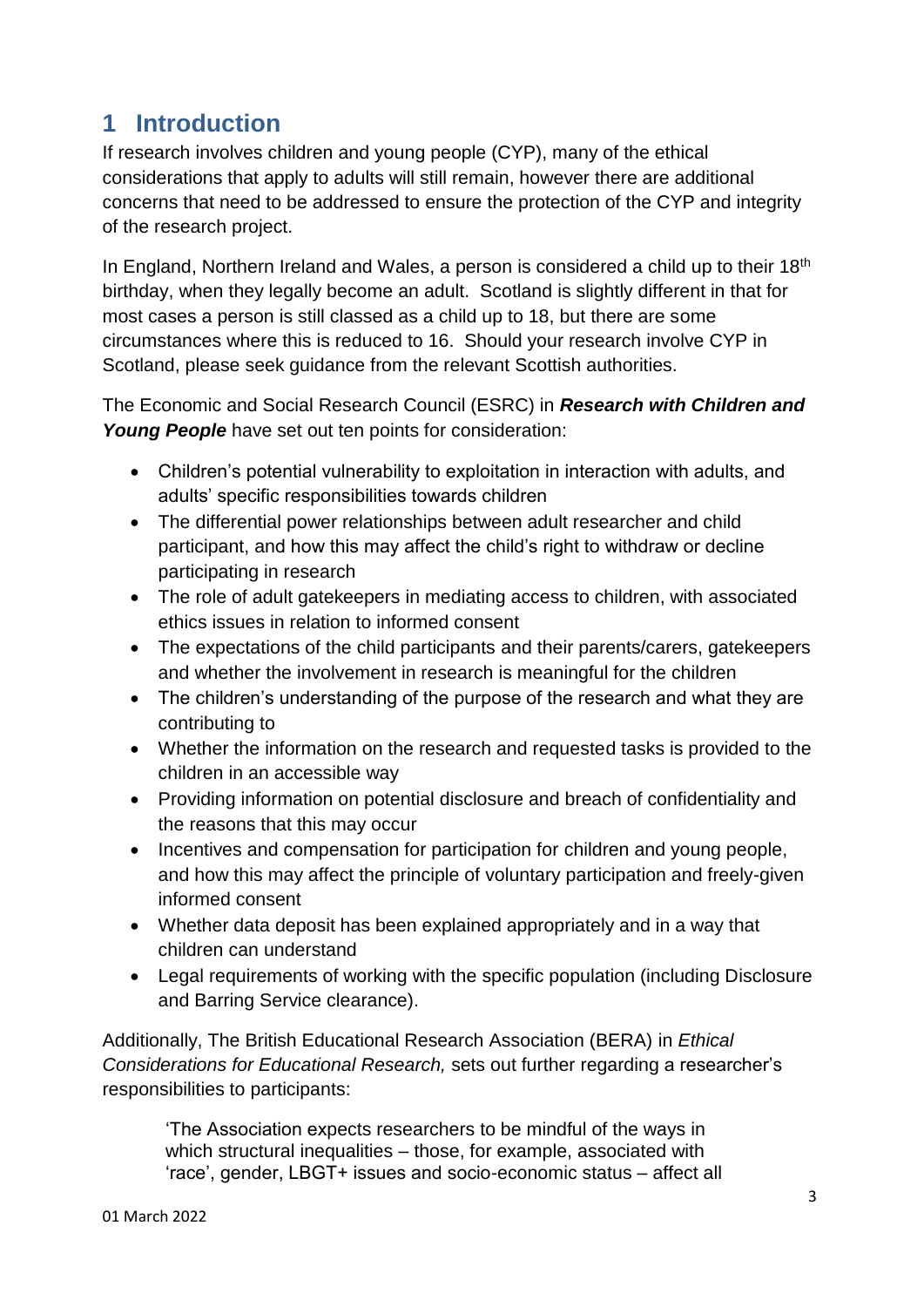social relationships, including those that are formed in the course of research. Where relevant, attention should be paid to the ways in which such inequalities specifically affect children and young people, and their relationships. Sensitivity and attentiveness towards such structural issues are important aspects of researchers' responsibilities to participants at all stages of research, including reporting and publication.' [\(BERA 2018, p.6\)](https://www.bera.ac.uk/publication/ethical-guidelines-for-educational-research-2018-online#participants)

These guidelines hope to raise awareness of these potential areas for concern, with additional reading to be found at the end of the document.

# <span id="page-3-0"></span>**2 Practical Considerations**

#### <span id="page-3-1"></span>**2.1 Gatekeepers**

The term 'gatekeeper' in the context of research refers to the person managing the environment in which the research is to take place (e.g. head teacher of a school) or the parent/carer of a CYP.

**Parents/carers** will naturally have a vested interest in any activities involving their children and will need to understand the validity of the research, as well as possibly having to provide consent. As such it is important to consider the following:

'BERA's principles of consent apply to children and young people as well as to adults. However, researchers may make different decisions as they deem appropriate for children and young people of different ages and capacities. BERA endorses the United Nations Convention on the Rights of the Child (UNCRC); the best interests of the child are the primary consideration, and children who are capable of forming their own views should be granted the right to express those views freely in all matters affecting them, commensurate with their age and maturity.

Researchers following the UNCRC will take into account the rights and duties of those who have legal responsibility for children, such as those who act in guardianship (parents, for example) or as 'responsible others' (that is, those who have responsibility for the welfare and wellbeing of the participants, such as social workers). This may involve gaining the consent of those responsible for children, such as a parent or guardian.' [\(BERA, 2018, p.14-15, section 23 & 24\)](https://www.bera.ac.uk/publication/ethical-guidelines-for-educational-research-2018-online#participants)

**When conducting research within a service/ school etc**., the first priority is to gain approval from the person in overall management of the setting by providing full written details of the research proposal. Please also refer to [Section 3.1 Consent and](#page-8-0)  [Gatekeepers.](#page-8-0) They will likely wish to see evidence of:

- Whether the project is of interest and value to their organisation
- Sight of ethical and safety reassurances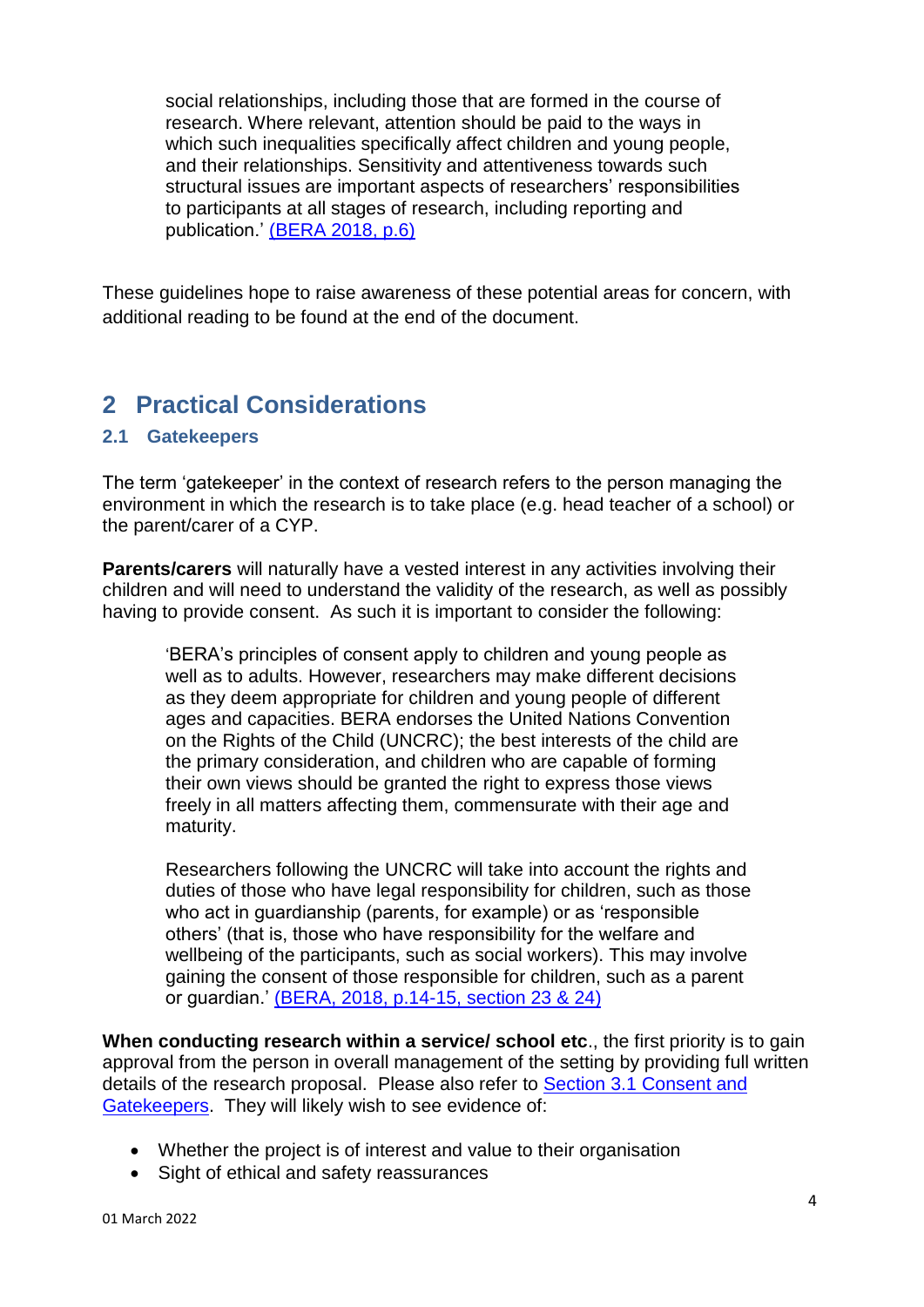- Details relating to the level of burden the project is likely to put upon participants and staff
- Copies of any relevant DBS checks
- Sight of any additional documentation relevant institutional policies and/ or guidelines
- Appropriate child protection procedures

It is important not to allow the gatekeeper to pressurise certain participants into being accepted into the study. They may have their own agenda and try to recommend only those who they feel would be most beneficial to their organisation's reputation.

When establishing contact with a service/ school etc. it is good practice to allocate one person from the research team (if applicable) to liaise and make arrangements. This can foster a good working relationship and minimise the possibility of any misunderstandings.

In certain circumstances, it may be necessary for the parent/carer/gatekeeper to be present during the research activity, however they must understand the importance of their neutrality and must refrain from attempts to influence the participants. For example:

- The child may request the presence of their parent/carer or the gatekeeper
- The research involves a CYP with disabilities who may have support or communication needs
- A group setting, such as a classroom, may require a teacher/ teaching assistance to be present to assist with discipline

There are some instances where the presence of the parent/carer/gatekeeper would be discouraged to minimise the likelihood of data being biased. For example:

- In a one-to-one interview, a CYP may feel pressured to give the answer they feel is socially correct, or feels the researcher/parent/carer/gatekeeper specifically wants to hear
- The CYP may feel unable or uncomfortable discussing personal information
- In a service related environment, if the gatekeeper is present, the CYP may not feel able to talk honestly regarding the service.

### <span id="page-4-0"></span>**2.2 Location & Environment**

It is important to be aware that the environment in which the research is being conducted may have an impact on the CYP and affect the responses they offer. Some settings may feel overly formal and imposing to a CYP. Additionally, conducting the research in the location the CYP normally attends to access a service may be confusing and, in a school setting, the CYP could feel pressured into giving the 'right' answer. It is a good idea to look for appropriate alternatives, if possible.

If you are intending to conduct research in a school or learning environment, it is important you also refer to the guidelines issued by [BERA](https://www.bera.ac.uk/resources/all-publications/resources-for-researchers) (British Educational Research Association) as these will help to shape your research ethics.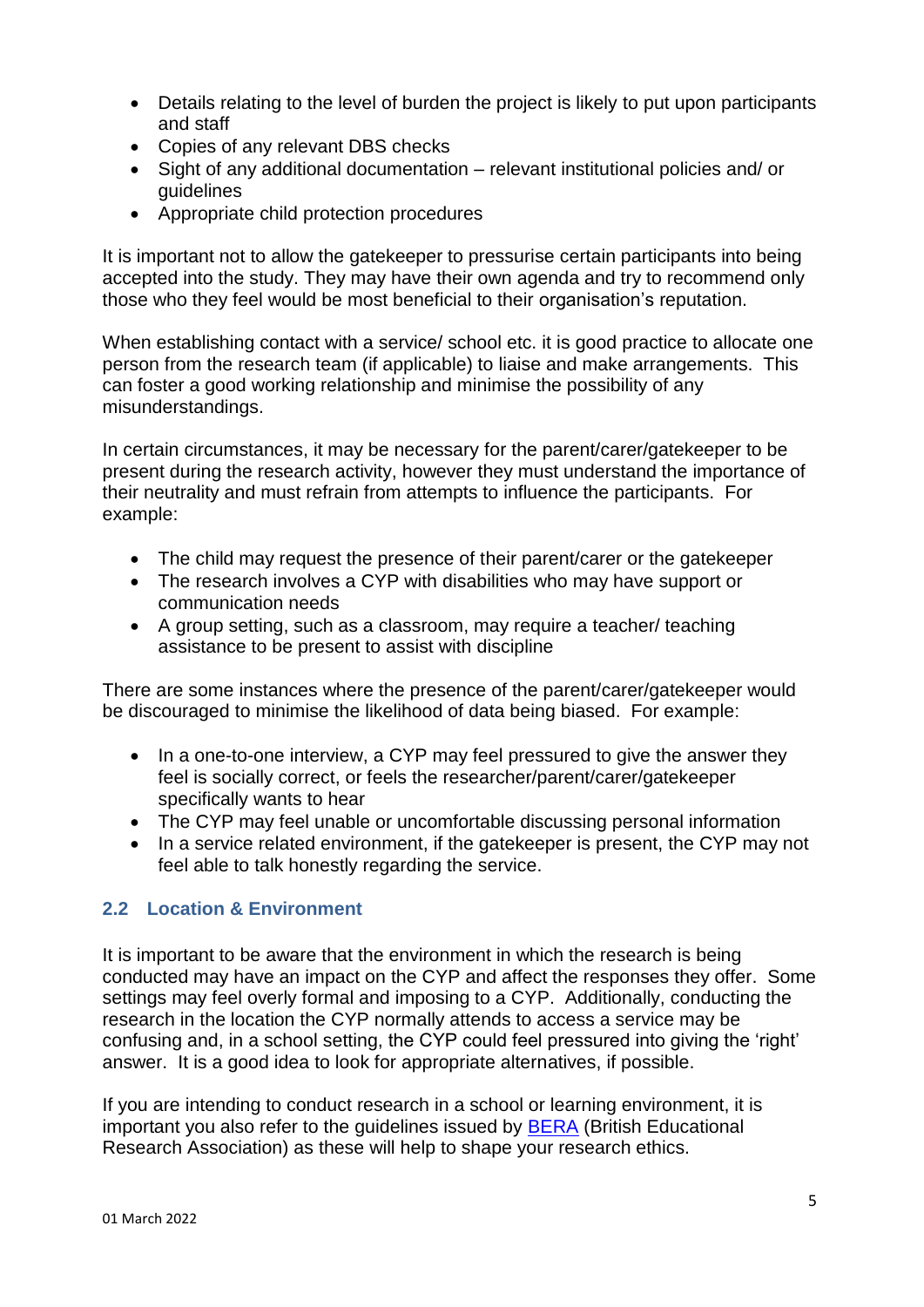#### <span id="page-5-0"></span>**2.3 Power Balance**

The CYP may automatically view the adult conducting the research as being a figure of authority and this power imbalance between researcher and the child participant may affect the data collected. It is important to be mindful of structural inequalities and issues of identity [\(BERA, 2018, p.6, section 2\)](https://www.bera.ac.uk/publication/ethical-guidelines-for-educational-research-2018-online#participants) so a conversation with school teachers/guardians etc., may be important in these circumstances. The researcher can try to minimise this effect by:

- Promoting a relaxed atmosphere
- Making sure that the CYP understands the session is not a test and that there are no right or wrong answers
- Dressing in a more informal manner
- Providing an informal seating/ room layout, rather than positioning behind a desk, as this automatically sets a barrier between researcher and CYP.

#### <span id="page-5-1"></span>**2.4 Providing Feedback**

When providing feedback or informing the CYP about the outcomes of the research that they have been involved in, ensure an appropriate format is used and if possible produce two versions – one for the CYP and one for the parent/carer/gatekeeper.

Highlight those findings which will be of most interest to the CYP and always include a 'what happens next' section.

#### <span id="page-5-2"></span>**2.5 Accessibility, Inclusion and Diversity**

There are some groups, as identified by the **UN Committee on the Rights of the Child**, who may not be in control of, or be able to fully access their rights and it is important to ensure that the research sample **does not exclude** these groups. An example would include sampling CYP via a school which means that any CYP not in mainstream education (e.g. home-schooled children) would be excluded. Other groups include:

- Very young children
- Young parents
- 16-18 year olds
- Black and minority ethnic CYP
- CYP with disabilities
- Those in public care
- Refugee/ asylum seekers
- Those in trouble with the law
- CYP living in poverty
- CYP affected by violence, abuse and/ or neglect
- Lesbian, gay, bisexual and transgender CYP
- Those from a traveller community

Research budgets may be an important issue if the sample contains participants whose first language is not English and a translator could not be afforded.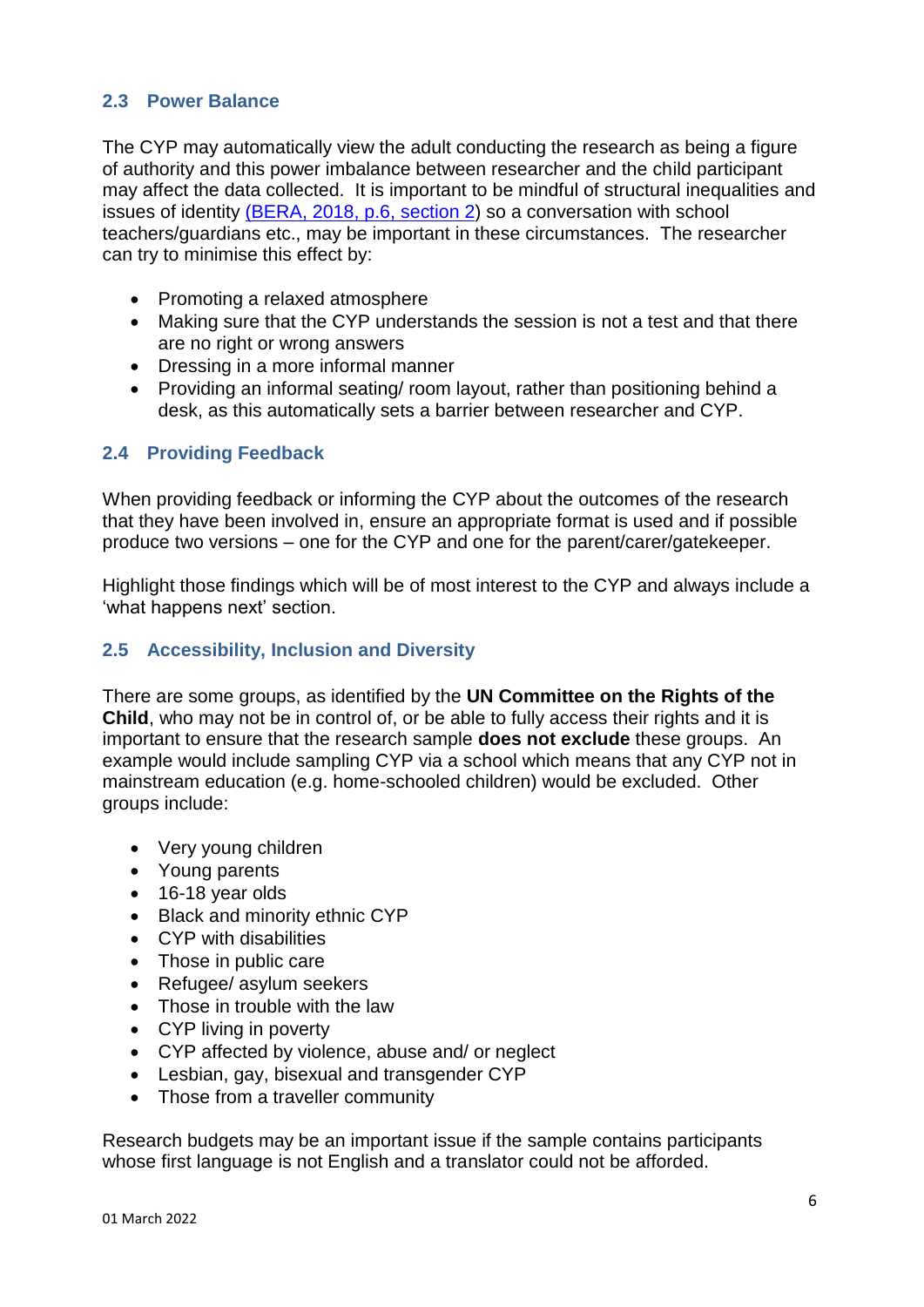**The exclusion of a particular group in the sample would need to be acknowledged along with any possible implications to the research findings**.

### <span id="page-6-0"></span>**2.6 Age**

Research design will be affected by the age of the CYP participants. CYP of secondary school age will be able to interact with most methods that would be employed for adult participants, such as questionnaires or interviews. Those at primary school may not be able to interact and respond as well with formal, structured methods and settings [\(see BERA, p.15, section](https://www.bera.ac.uk/publication/ethical-guidelines-for-educational-research-2018-online#participants) 25). If the study is aimed at very young children, additional considerations need to be taken into account in relation to the following:

- Ensure that the research project can be explained in such a way that it is understandable to the young child and that informed consent can be obtained
- The level to which the child can understand their contribution to the research must be clearly established
- Consider a multi-method approach and ways to supplement the data obtained from the child with information/ data gathered from adults/ gatekeepers known to them
- Consider employing a wide range of creative methods that will actively engage the child
- Taking into account children's ability to concentrate for periods of time, you may require a series of shorter sessions, rather than one longer one.
- Participation in the research must always be in the child's best interests.

Parents/carers and gatekeepers can be important during research involving very young children to help them understand the processes of data collection and help the child feel comfortable with the situation, but also to aid communication between the infant and the researcher. **Care must be taken to ensure that the adult does not influence the findings of the data collection.**

### <span id="page-6-1"></span>**2.7 Disclosure Barring Service (DBS)**

For any research involving vulnerable groups – CYP included – researchers will need to consider whether clearance will be required through the Disclosure and Barring Service (DBS).

Please refer to the [DMU Disclosure and Barring Checks Policy](https://demontfortuniversity.sharepoint.com/sites/DMUHome/org/POD/HR/Documents/Disclosure%20and%20Barring%20Service%20(DBS)%20Guidelines%20for%20Managers%20and%20Employees.pdf) for full information on eligibility and applying for a DBS check. For Undergraduate and Taught Postgraduate students, this may be dealt with via their Faculty and initial enquiries should be made to the relevant Student Advice Centre.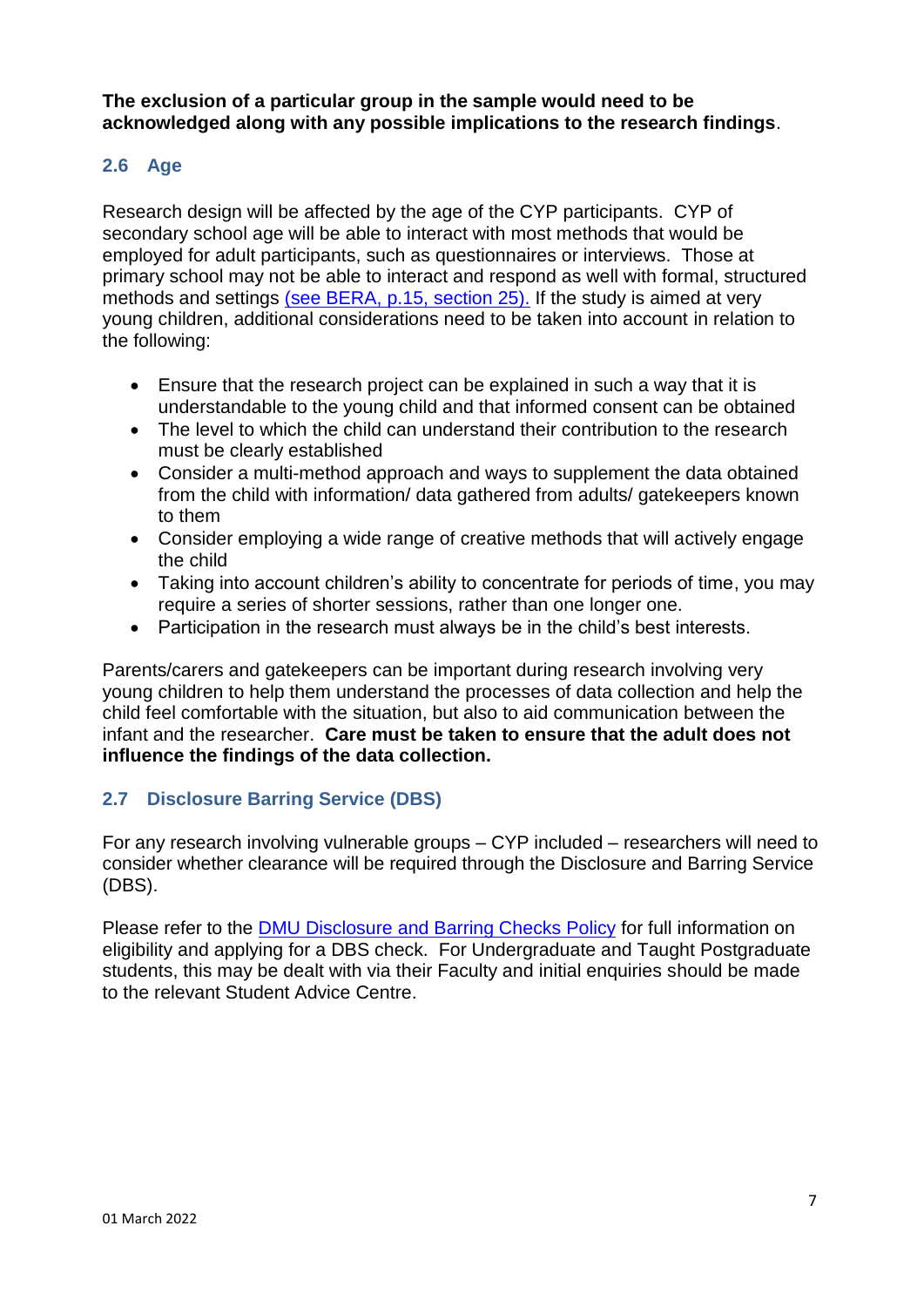# <span id="page-7-0"></span>**3 Informed Consent**

Informed consent is required from a parent or carer where it is viewed that a child is incapable of understanding the implications of taking part in a study or where the child is regarded as incompetent to consent. One parent can provide consent, but it is preferable to have consent from both where applicable. A child who is not capable of giving consent alone can still be involved in the decision-making process with others who are able in law, to provide consent. For the purpose of these guidelines, a CYP is anyone under the age of 18 and it is considered best practice to seek parental or carer consent. However, DMU acknowledges that there some circumstances in which it might be appropriate to waive the need for parental consent, or to seek informed consent directly from a CYP. Where such approach is being taken it must be fully justified in the researcher ethics application.

Although the power to consent, in law, is that of their parent(s) or legal guardian, the child's assent is advisable. Assent is difficult to define and is used in diverse ways, e.g. compliance by a child as young as three, through to the active agreement of a young teenager etc. Assent is agreement given by a child / young person, or others who are not legally empowered to give consent. It is important to provide children / young people with information that matches their capacity when seeking assent, and consider how best to record when assent is given. Researchers may also want to consider how they will respond to signs of dissent from the CYP. I

#### **NB: 'While parental consent is required, a parent cannot consent** *on behalf* **of the child' (National Children's Bureau, 2011, p. 29)**

It is also noteworthy that the person providing consent must have 'parental responsibility' (as defined in the Children Act, 1989), and it should not be assumed that a person responding to the term 'parent' has such status. Consent forms can be used to confirm the person giving consent has parental responsibility.

The National Children's Bureau (NCB) also set out possible exceptions and special circumstances around parent/carer consent, as follows:

#### **Situation in which parental/carer consent** *may* **be required for CYP aged 16+**

- You should always seek a parent or carer's consent if conducting an interview with a young person under the age of 18 in the family home.
- For particularly vulnerable 16-18-year olds (for example if they have a learning disability), or if the research is on an exceptionally sensitive or troubling topic, you may consider it appropriate to seek parental/carer consent.
- For looked-after CYP up to the age of 18, consent must be obtained from their social worker.

#### **Situations in which parental/carer consent** *may* **be waived for CYP under 16**

• If the research in question (often evaluation) is integral to a project, service or intervention that the child is already involved in, and parent or carers have already given consent for the child to participate in the project, then it may not be deemed necessary to additionally obtain consent for the child to participate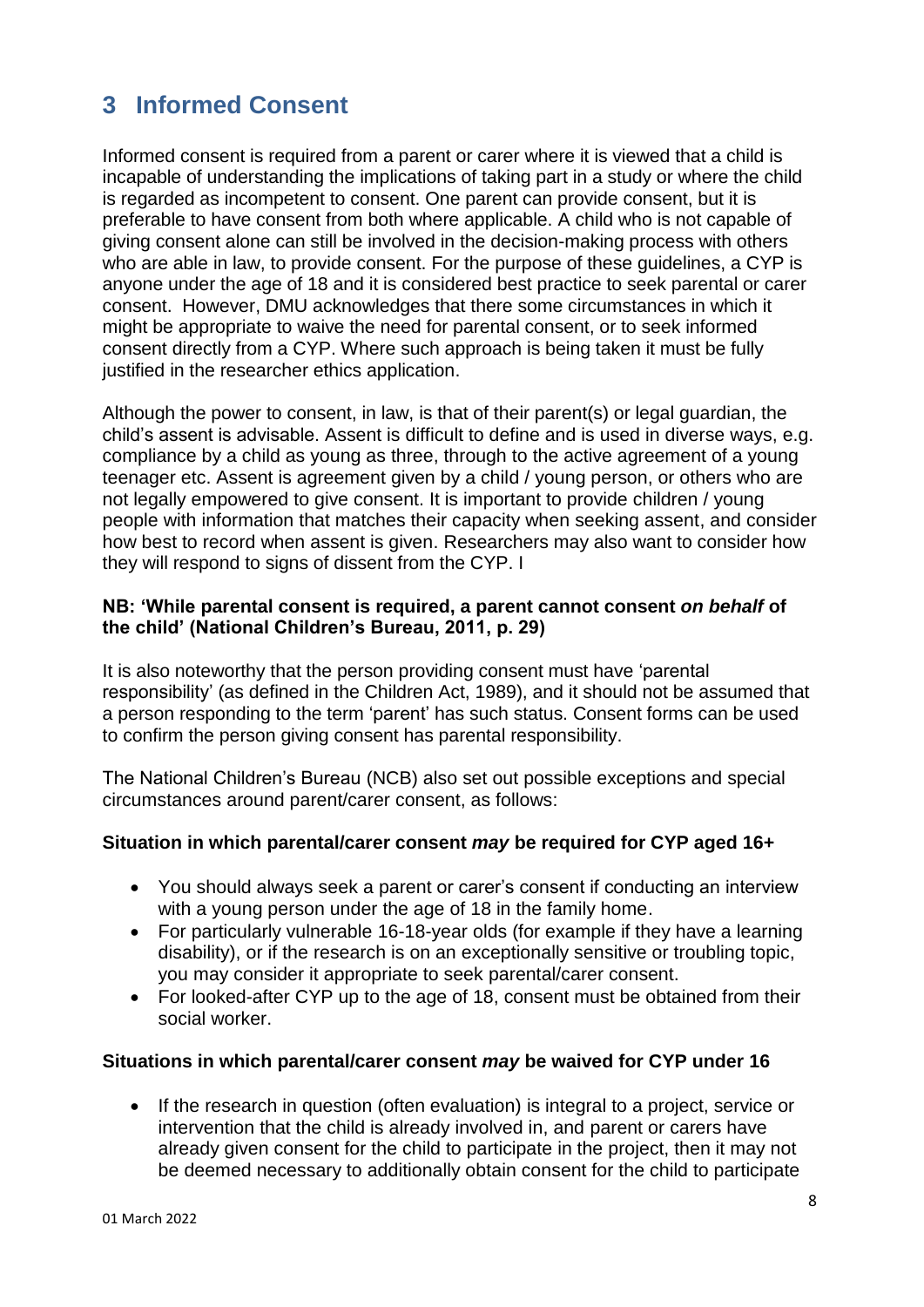in the research/ evaluation. Seek clarification about the nature of consent already obtained from project staff, and consider the sensitivity of the research and the burden of participation before deciding whether it is appropriate to seek parental/carer consent. In such circumstances, you may consider informing parent/carers of their child's involvement in research either directly or through the organisation (a weak form of opt-out consent)

• If seeking parental consent would potentially breach a child's right to confidentiality, for example if they were using a service such as a drug treatment agency or sexual health service without their parent's knowledge, then it may be waived.

Further guidance on how to develop Participant Information Sheets/Consent documents for children can be found on [The Health Research Authority \(HRA\)](http://www.hra-decisiontools.org.uk/consent/index.html) website.

Further information on this can be found in the ['Further Reading'](#page-12-0) at the end of the document.

It is essential to allow the CYP time to consider the participant information and talk through their decision with a trusted adult. Be available to discuss any concerns raised by the CYP. Consent should always be gained ahead of time prior to commencement of the study. NCB suggest the amount of time allowed can vary, depending on the age of the child – where a teenager may be expected to sign initial consent a week prior to the start of the study, it may be more appropriate to reduce this to a few days for CYP around 10 years and possibly less for those younger. Where consent is being given by a CYP, it is recommended that permission is also given by a responsible adult.

The CYP must understand that they are taking part in the study voluntarily, have the right to refuse to take part and can withdraw at any point, without consequence. Use regular reminders during the course of the data collection to reassure the CYP that the process can be stopped at any point if they feel uncomfortable. Setting up a system of cues can be a good way for the CYP to stop the process or ask a question.

#### **If the research involves a group setting and participant information is provided to the group as a whole, each CYP is still required to provide individual informed consent.**

#### <span id="page-8-0"></span>**3.1 Consent and Gatekeepers**

In order to fully comply with the principles of voluntary informed consent, this should be obtained from the CYP. Where a research project involves CYP in an environment protected by a gatekeeper (school etc.) it may be that the CYP initially receives information regarding the research from the gatekeeper. The researcher should be alert to any underlying pressures that could be put upon the CYP to participate (or not) and make sure the gatekeeper is briefed around the importance of voluntary consent from the CYP.

If a CYP is unable to give informed consent (e.g. babies), this should be sought from the parents/carers and measures implemented to agree signals that may indicate the child wishes to withdraw.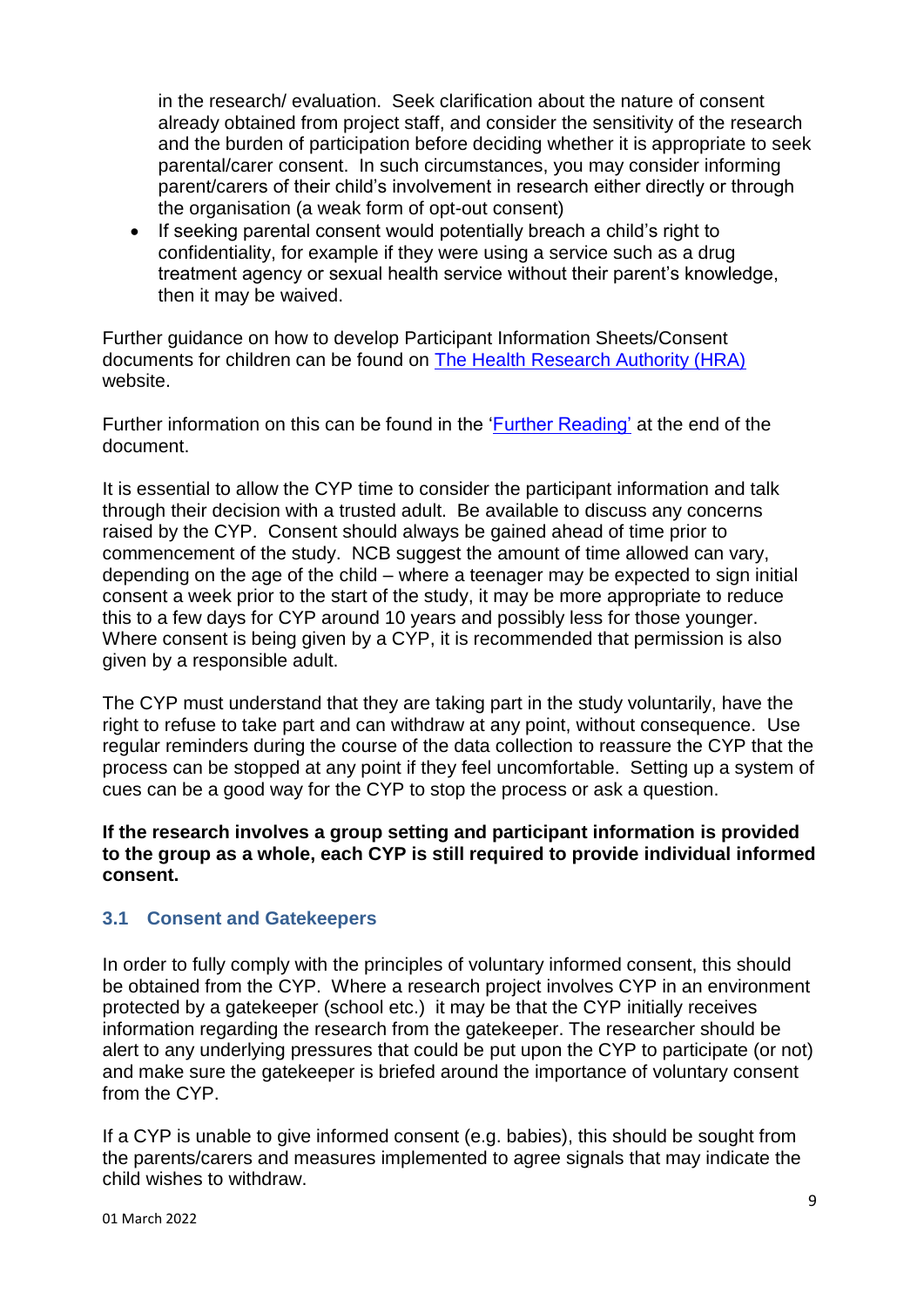**You should take into consideration the ethical guidelines issued by the British Educational Research Association (BERA), specifically [sections 23-26](https://www.bera.ac.uk/publication/ethical-guidelines-for-educational-research-2018-online#participants) which follow Article 12 of the United Nations Convention on the Rights of the Child (UNCRC):**

- 1. Parties shall assure to the child who is capable of forming his or her own views the right to express those views freely in all matters affecting the child, the views of the child being given due weight in accordance with the age and maturity of the child.
- 2. For this purpose, the child shall in particular be provided the opportunity to be heard in any judicial and administrative proceedings affecting the child, either directly, or through a representative or an appropriate body, in a manner consistent with the procedural rules of national law.

Thus, if the CYP are considered too young to be able to understand and provide informed consent themselves, assistance should be given in order that the CYP is able to *assent* to taking part in the research with consent being provided by those who have legal responsibility for the child. This could be those acting in guardianship (parents/carers), or as responsible others (those with responsibility for the wellbeing and welfare of the CYP such as social workers)*.*

It may also be appropriate to consider using opt-in or opt-out procedures, where appropriate in the context of the research – see [BERA guidance Section 26.](https://www.bera.ac.uk/publication/ethical-guidelines-for-educational-research-2018-online#participants)

# <span id="page-9-0"></span>**4 Safeguarding**

The **[DMU Safeguarding Policy](https://www.dmu.ac.uk/DMU-staff/People-and-Organisational-Development/Safeguarding/Policy-and-Procedure.aspx)** should be referred to in respect of the institutions guidance, alongside other relevant legislation and guidelines.

Unfortunately, there are times during a project that the researcher may come into contact with CYP who are at risk of significant harm. Therefore, when working with CYP as research participants, it is important that the researcher is fully aware of their responsibilities towards the CYP and any key guidance/ legislation on their professional duty to report concerns of this nature. The research team should be prepared for the potential disclosure of any safeguarding concerns.

It is important to be alert to any potential signs of neglect or disclosure of abuse, even though this may present a conflict in relation to maintaining anonymity, *if* information is disclosed that indicates possible harm to a CYP.

A further consideration is the possible impact of the research on the child, at the time and at a later date. This is particularly important where the CYP has been discussing painful or difficult experiences

**If safeguarding issues are raised, confidentiality cannot be guaranteed**. It is important that the CYP or their parent/carer is made aware of the limits of confidentiality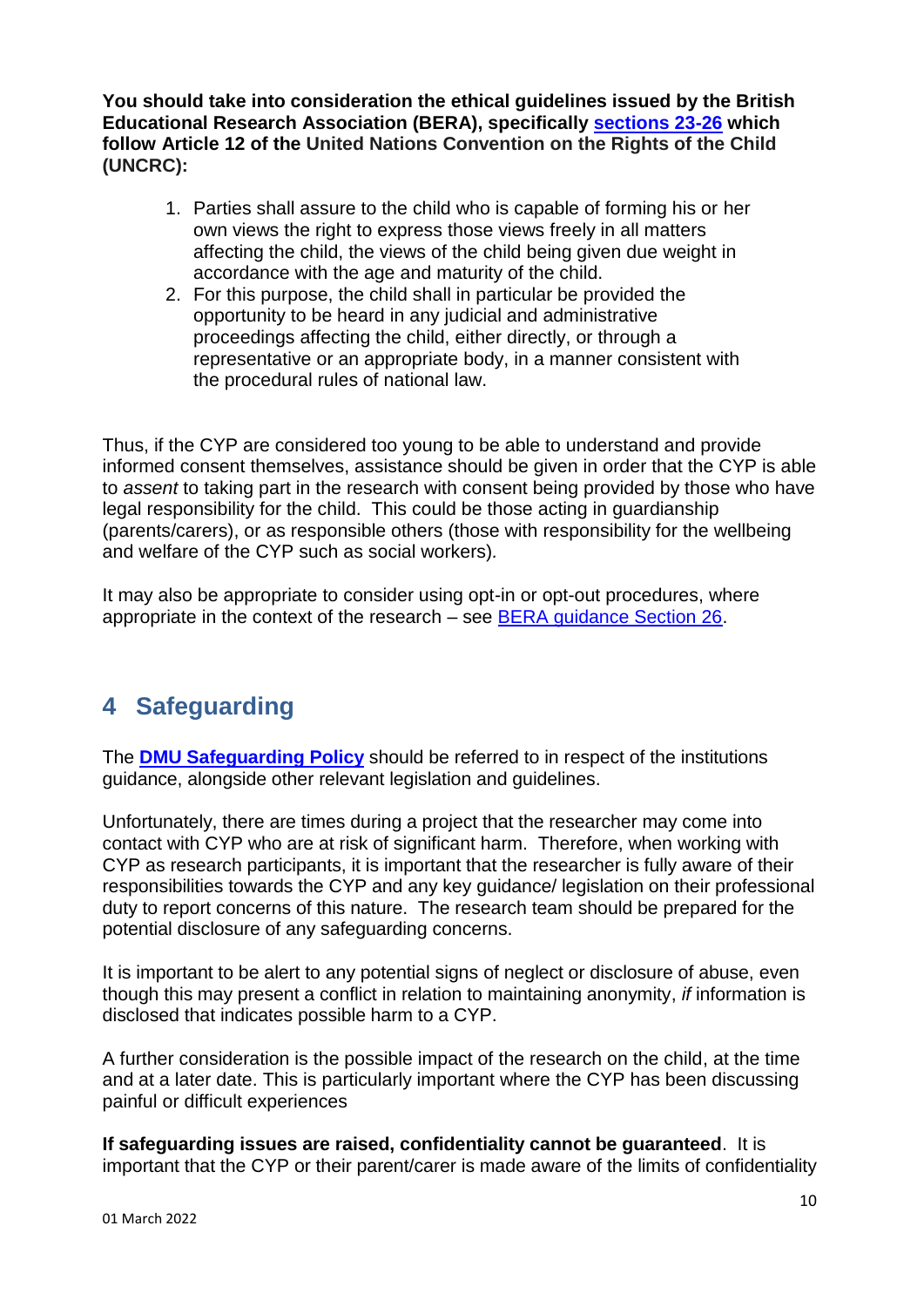during the information sharing and informed consent process at the start of the research project and reminded throughout any interview sessions. This may present moral dilemmas if the researcher becomes aware of safeguarding issues – researchers have a duty to protect the CYP, but need to be mindful of the legalities of breaking confidentiality in relation to data protection laws. The Data Protection Act is not a barrier to sharing information but provides a framework to ensure that personal information about living persons is shared appropriately.

More information can be found on the [DMU Safeguarding](https://www.dmu.ac.uk/dmu-staff/people-and-organisational-development/safeguarding/safeguarding.aspx) webpages.

### <span id="page-10-0"></span>**4.1 Reporting Concerns**

If research is being conducted at an establishment (e.g. school) *away* from DMU, the organisation involved will have its own procedures pertaining to safeguarding and these should be followed, if there are any safeguarding concerns.

If the research is taking place on DMU campus, or in a context where no safeguarding policy is in place, please refer to the **[DMU Safeguarding Policy](https://www.dmu.ac.uk/DMU-staff/People-and-Organisational-Development/Safeguarding/Policy-and-Procedure.aspx)** for guidance on reporting concerns.

*NB: There is nothing within the DMU policies which prevents members of staff reporting safeguarding concerns directly to the police or social services, however if this is the chosen course of action, you should always inform the designated Safeguarding Co-ordinator that you have done so, in order that a central record can be created.*

Ideally, if it is known that children (or vulnerable adults) are likely to be involved in the research, it may be more practical from a safeguarding perspective to complete the research on DMU premises, or within an organisation which has a Safeguarding policy in place. If there is a valid reason why this cannot occur, greater consideration should be afforded during the risk assessment and ethical approval processes.

# <span id="page-10-1"></span>**5 External Agency Authorisation**

Where research involves the study of CYP who are accessing various services (e.g. NHS or Local Authority), additional permissions and/ or approval may be required, as below:

### <span id="page-10-2"></span>**5.1 Children and Family Court Advisory and Support Service (CAFCASS)**

Approval for research involving CAFCASS will need to be sought from [CAFCASS](https://www.cafcass.gov.uk/about-cafcass/research-and-data/)  [Research Governance Committee.](https://www.cafcass.gov.uk/about-cafcass/research-and-data/)

### <span id="page-10-3"></span>**5.2 Local Authority Children's Services**

If research involves participants who are accessing Local Authority Children's Services, additional approval forms may also be required from the Association of Directors of Children's Services (ADCS) – see below, the local authority research governance team **PLUS** permission must be sought from the service you wish to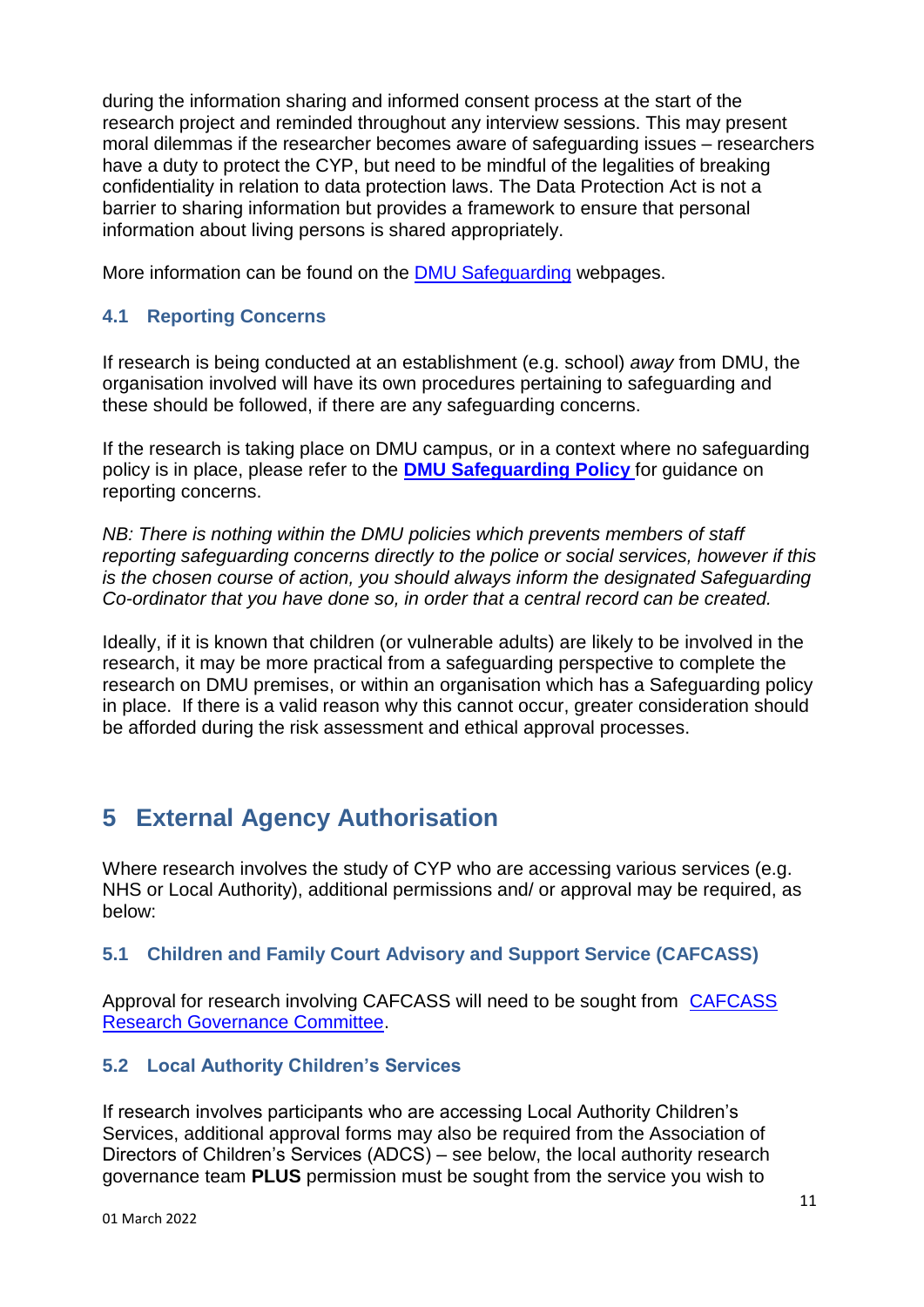recruit the sample from.

### <span id="page-11-0"></span>**5.3 Association of Directors of Children's Services (ADCS)**

ADCS review the worthiness of projects and to ensure that the main concerns of the departments involved are reflected. Applications can be made via the ADCS website and maybe subject to a fee (dependant on the type and size of the research). Further guidelines and the application form can be accessed [here,](https://adcs.org.uk/general/research) and where needed approval must be sought before approaching any children's services.

If less than three services are involved in the research project, ADCS approval is not required, and the local authority can be approached directly.

### <span id="page-11-1"></span>**5.4 Health Research Authority (HRA)**

For any health and social care research involving NHS service uses or patients and any carers/ relatives, the HRA have approval processes in place which also generally include an ethical application/ approval. Applications are made via IRAS. For further information and detailed guidance, please click [here.](https://www.hra.nhs.uk/planning-and-improving-research/policies-standards-legislation/research-involving-children/)

# <span id="page-11-2"></span>**6 Ethics Application**

When writing your ethics application, you must consider and include the following:

- Clear justification as to why you want to do research with CYP. (E.g., can the information available from the research be sought from individuals other than CYP?)
- As CYP as classed as vulnerable (being under the age of 18), details of how they will be protected
- Details of what support is in place for any disclosure that may be made to you during the course of your data collection
- How you intend to approach/ recruit
- Describe the process that will be used to obtain and record consent from the parent/guardian and to gain assent from the participants, or justification as to why parental assent may not be required for those aged 16/17
- How will feedback be provided to CYP and parents/carers either during or at the end of the project
- Whether a DBS check is required
- How the circumstances in which the research is being conducted provides for the physical, emotional and psychological safety of the child
- How the study method is appropriate for children.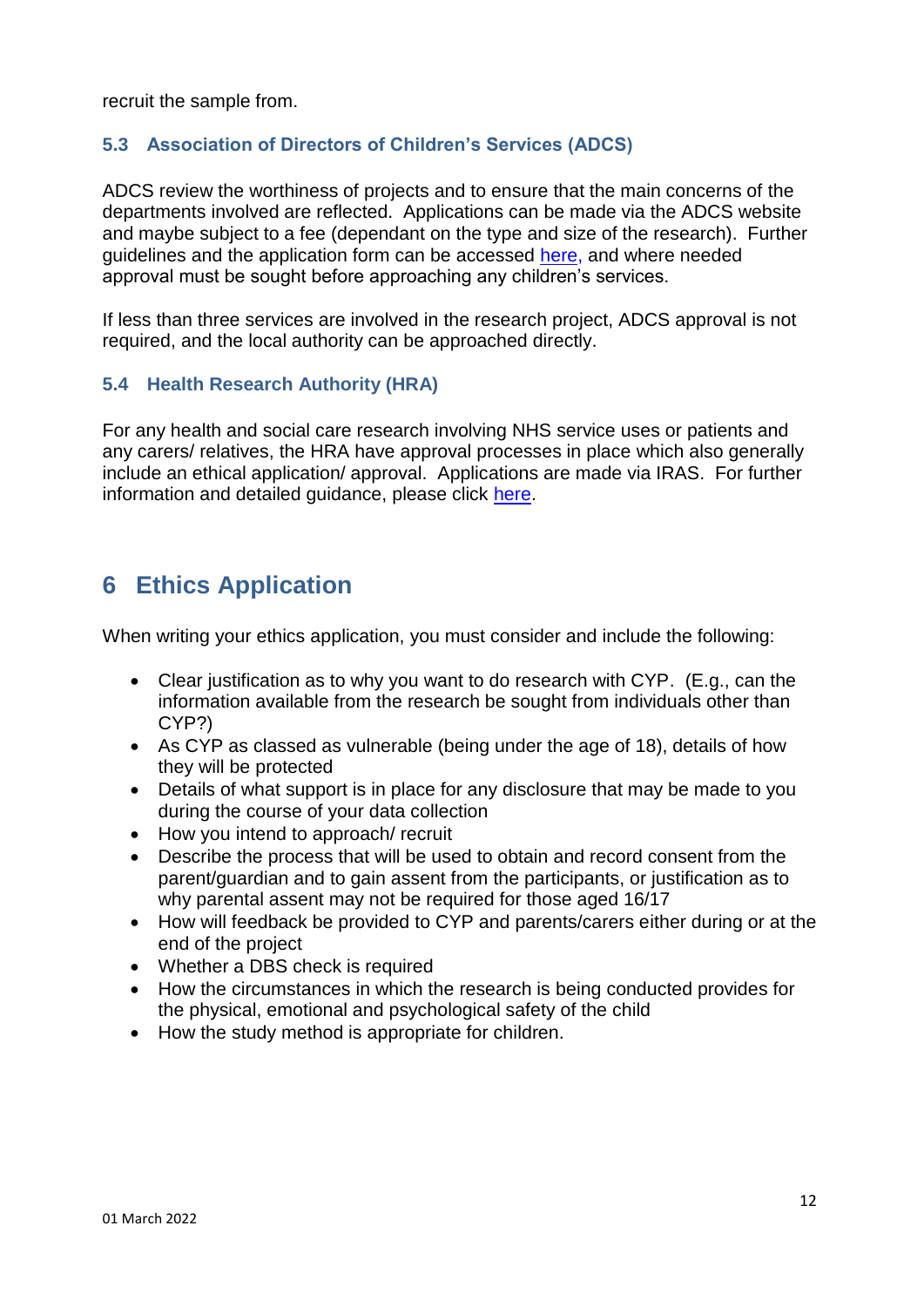# <span id="page-12-0"></span>**7 References and Further Reading**

### **In formulating this document, the University has been informed by:**

- British Educational Research Association [BERA] (2018) *Ethical Guidelines for Educational Research*, fourth edition, London. <https://www.bera.ac.uk/resources/all-publications/resources-for-researchers>
- The Children Act, 1989 <https://www.legislation.gov.uk/ukpga/1989/41/contents>
- Department for Education, HM Government, *Working Together to Safeguard Children* (2018) [https://www.gov.uk/government/publications/working-together-to-safeguard](https://www.gov.uk/government/publications/working-together-to-safeguard-children--2)[children--2](https://www.gov.uk/government/publications/working-together-to-safeguard-children--2)
- Economic & Social Research Council, *Research with Children and Young People*,

[https://esrc.ukri.org/funding/guidance-for-applicants/research-ethics/frequently](https://esrc.ukri.org/funding/guidance-for-applicants/research-ethics/frequently-raised-topics/research-with-children-and-young-people/)[raised-topics/research-with-children-and-young-people/](https://esrc.ukri.org/funding/guidance-for-applicants/research-ethics/frequently-raised-topics/research-with-children-and-young-people/)

- Health Research Authority Home - [Consent and Participant information sheet preparation guidance. \(hra](http://www.hra-decisiontools.org.uk/consent/index.html)[decisiontools.org.uk\)](http://www.hra-decisiontools.org.uk/consent/index.html)
- National Children's Bureau, *Guidelines of Research with Children and Young People*, (2011)

[Guidelines for Research with Children and Young People \(ncb.org.uk\)](https://www.ncb.org.uk/resources/all-resources/filter/bullying/guidelines-research-children-and-young-people)

- The Research Ethics Guidebook, *Research with Children* [Research with children \(ethicsguidebook.ac.uk\)](http://www.ethicsguidebook.ac.uk/Research-with-children-105.html)
- The Research Ethics Guidebook, *Does your Research involve Children or Children's Services?* [Does your research involve children or Children's Services?](http://www.ethicsguidebook.ac.uk/Does-your-research-involve-children-or-Children-s-Services-126.html)  [\(ethicsguidebook.ac.uk\)](http://www.ethicsguidebook.ac.uk/Does-your-research-involve-children-or-Children-s-Services-126.html)
- UNICEF UK, *The United Nations Convention on the Rights of the Child,* (1990) <https://www.unicef.org.uk/what-we-do/un-convention-child-rights/>
- NSPCC [Research with children: ethics, safety and avoiding harm](https://learning.nspcc.org.uk/research-resources/briefings/research-with-children-ethics-safety-avoiding-harm)

### **Further Reading**

- General Medical Council, *Good Practice in Research and consent to Research (*p. 9 – Areas requiring special consideration) [https://www.gmc-uk.org/ethical-guidance/ethical-guidance-for-doctors/good](https://www.gmc-uk.org/ethical-guidance/ethical-guidance-for-doctors/good-practice-in-research)[practice-in-research](https://www.gmc-uk.org/ethical-guidance/ethical-guidance-for-doctors/good-practice-in-research)
- Health Research Authority, Research Involving Children [https://www.hra.nhs.uk/planning-and-improving-research/policies-standards](https://www.hra.nhs.uk/planning-and-improving-research/policies-standards-legislation/research-involving-children/)[legislation/research-involving-children/](https://www.hra.nhs.uk/planning-and-improving-research/policies-standards-legislation/research-involving-children/)
- INVOLVE, National Institute for Health Research, *Involving children and young people in research: top tips and essential key issues for researchers* (2016). Eastleigh: INVOLVE
	- [involvingcyp-tips-keyissues-January2016.pdf](https://www.invo.org.uk/wp-content/uploads/2016/01/involvingcyp-tips-keyissues-January2016.pdf)
- McCarthy, K. N., Ryan, N. C., Darragh T O'Shea, Doran, K., Greene, R., Livingstone, V., . . . Dempsey, E. M. (2019). Parental opinion of consent in neonatal research. *Archives of Disease in Childhood. Fetal and Neonatal Edition,104*(4)

<https://www.proquest.com/docview/2243272122?accountid=10472>